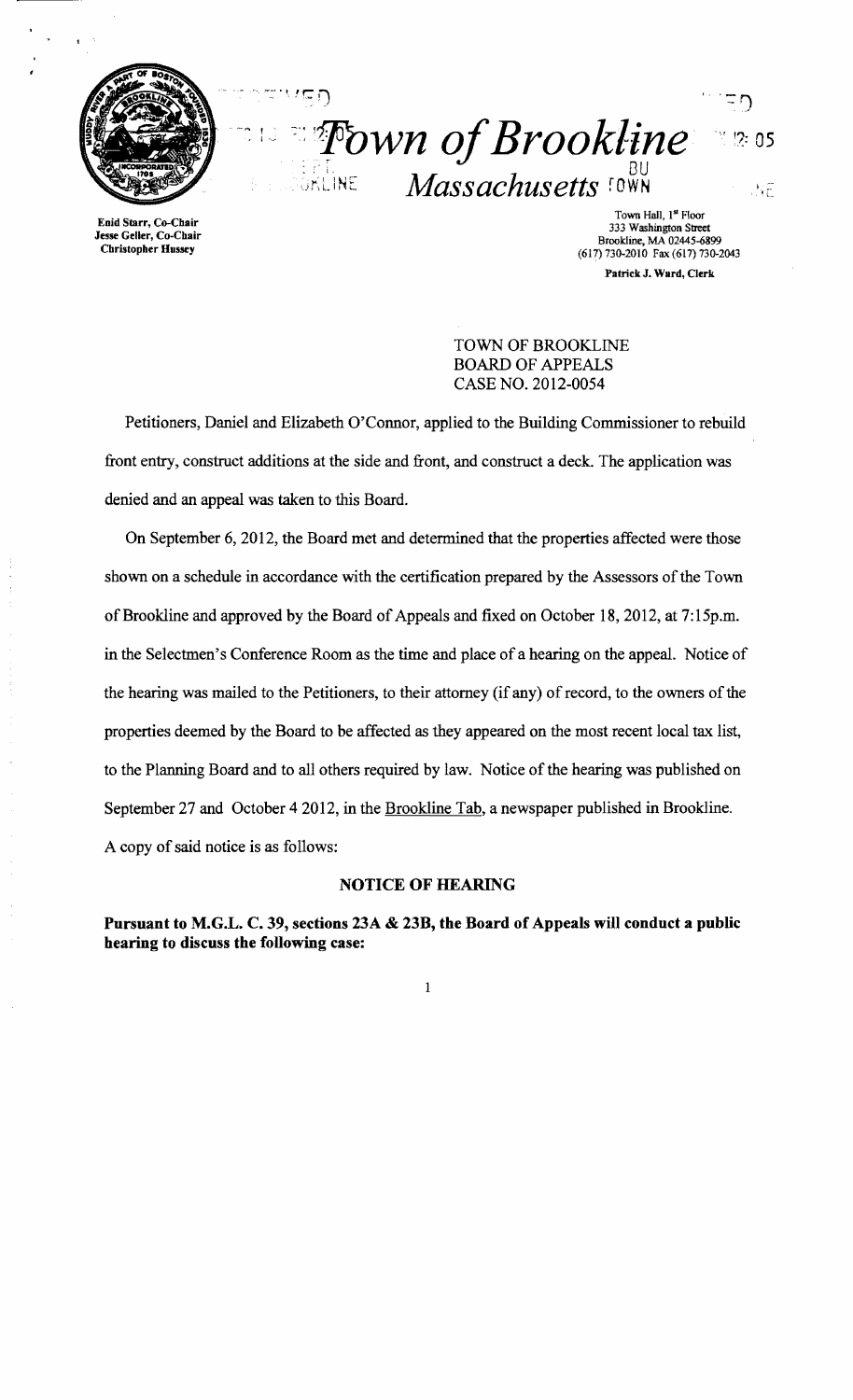# Petitioner: OCONNOR DANIEL F & ELIZABETH F Owner: OCONNOR DANIEL F & ELIZABETH F Location of Premises: 299 BEVERLY RD Date of Hearing: OCTOBER 18, 2012 Time of Hearing:  $07:15$  PM Place of Hearing: Selectmen's hearing room, 6<sup>th.</sup> floor

A public hearing will be held for a variance and/or special permit from:

- 1. 5.09.2.j; Design Review, special permit required.
- 2. 5.22.3.b.1.b; Exceptions to Maximum Floor Area Ratio (FAR) For Residential Units, special permit required.
- 3. 5.43; Exceptions to Yard and Setback Regulations, special permit required.
- 4. 5.70; Rear Yard Requirements, variance required.
- 5. 8.02.2 Alteration or Extension, special permit required

Of the Zoning By-Law to Rebuild front entry, construct additions at the front and side and construct a deck

#### at 299 BEVERLY RD

Said premise located in an S-7 (Two-Family) residence district.

*Hearings, once opened, may be continued by the Chair to a date and time certain. No further notice will be mailed to abutters or advertised in the TAB. Questions regarding whether a hearing has been continued, or the date and time of any hearing may be directed to the Zoning Administrator at* 617-734-2134 *or check meeting calendar at: http://calendars.town.brookline.ma.usIMasterTownCalandarl? F ormID= 158.* 

The Town of Brookline does not discriminate on the basis of disability in admission to, access to, *or operations ofits programs, services or activities. Individuals who need auxiliary aids for*  effective communication in programs and services of the Town of Brookline are invited to make *their needs known to the ADA Coordinator, Stephen Bressler, Town of Brookline, 11 Pierce Street, Brookline, MA 02445. Telephone:* (617) *730-2330; TDD* (617) *730-2327.* 

## Enid Starr Jesse Geller Christopher Hussey

At the time and place specified in the notice, this Board held a public hearing. Present at the

hearing was Chairman, Enid Starr and Board Members Christopher Hussey and Jonathan Book.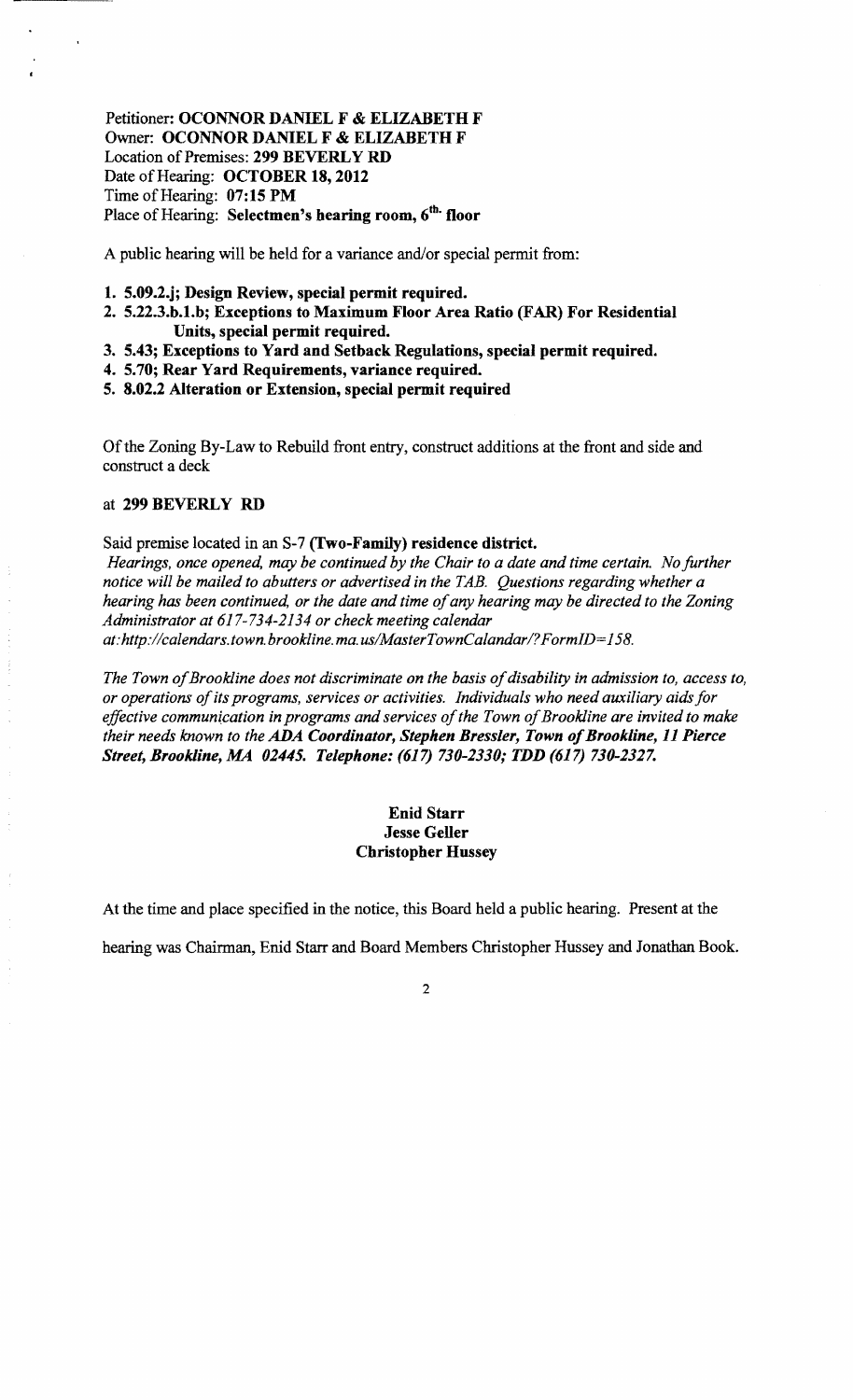Donald Gross, Architect of 267 Singletary Lane, Framingham, presented the case for the petitioner.

Mr. Gross said 299 Beverly Road is a single-family dwelling located on the comer of Beverly Road and Independence Drive, not far from Putterham Circle. The dwelling is a two-and-a-half story, gable-roofed structure, with a driveway leading off of Beverly Road to a lower level attached garage. 299 Beverly Road is similar in type and style to its immediate neighbors, which are also all single-family dwellings. Hancock Village, a multi-family development, is also nearby.

Mr. Gross said the proposal is to make various renovations to their home, and wish to construct two additions and a deck, as well as reconstruct the front entryway so that it is slightly wider and has a new landing. One addition, 7'6" wide by 5'6" deep, would be at the front comer of the dwelling where there is currently a landing and stairs for a secondary entry. This addition would provide for a new entry with storage space for the kitchen, as well as a small open porch and stairs. The second addition would be two stories and would be located at the rear of the house, widening an already existing bump out at the first level. This addition would be 16'6" by 6' deep and would provide for new bathrooms at the first and second levels, and would be be tied into a new deck, 11' wide by 9' deep.

Mr. Gross said the petitioners have spoken to the abutters and they seem to have support. Chairman Starr asked Mr. Gross to describe the relief needed. He said the proposal adds about 200 Square feet of floor area but will be below the 120% allowed by special permit. He said the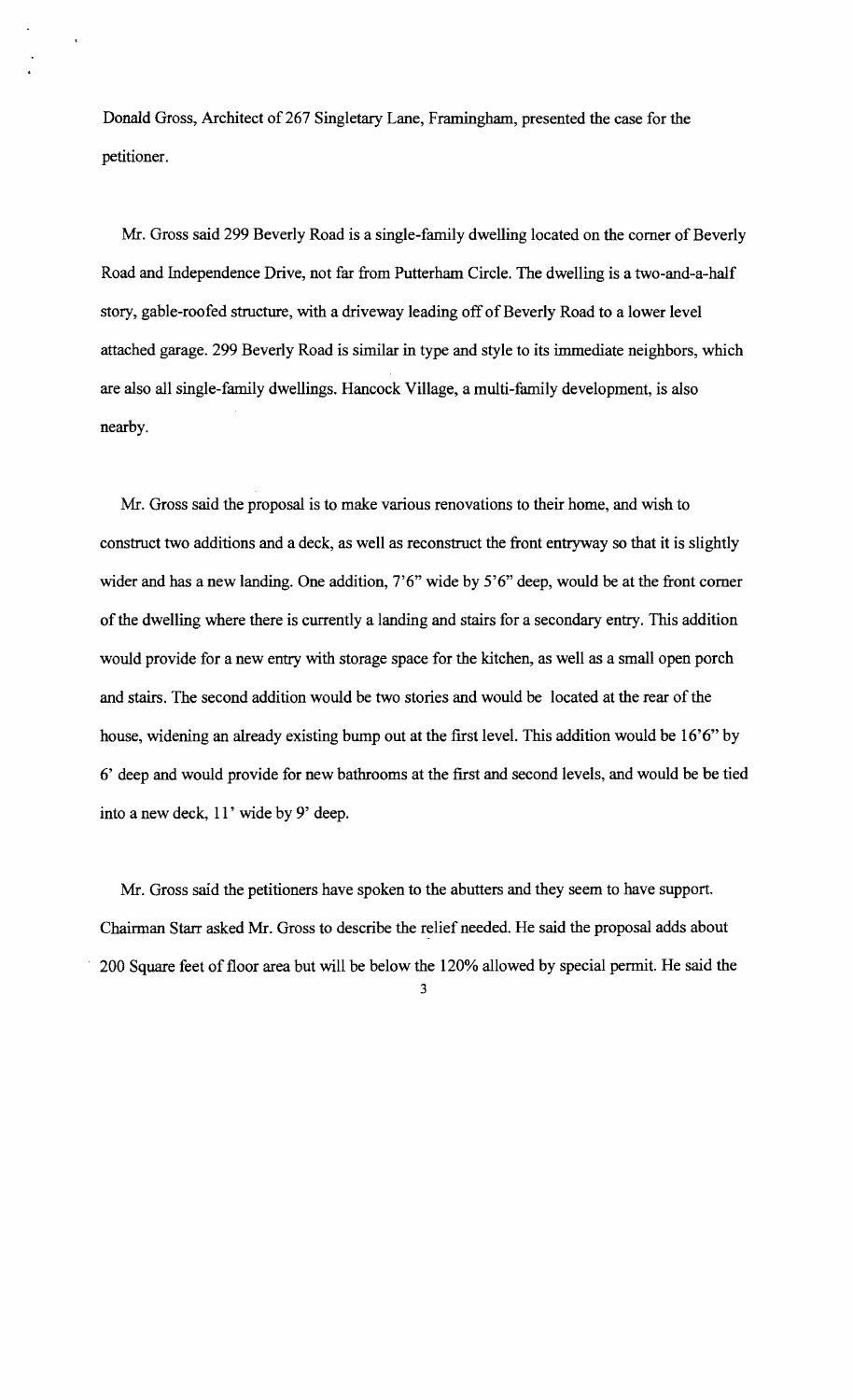petitioner proposes to add shrubs and landscaping to satisfy the requirements of counterbalancing amenities.

The Chairman asked if anyone present would like to speak in support of the proposal. No one rose to speak. The Chairman asked if anyone present wished to speak in opposition. No one rose to speak.

The Chairman called on Timothy Richard, Planner, to deliver the comments of the Planning Board:

## **FINDINGS**

**Section 5.09.2.j** – Design Review: Any exterior addition for which a special permit is requested pursuant to *Section* 5.22 *(Exceptions to Maximum Floor Area Ratio Regulations)* requires a special permit subject to the design review standards listed under *Section 5.09.4(a-I).* All the conditions have been met, and the most relevant sections of the design review standards are described below:

a. Preservation of Trees and Landscape - The proposal does not require the removal of any trees or substantial landscaping, as the additions do not extend significantly away from the existing building. Only grass would need to be removed.

b. Relation of Buildings to Environment - The proposed additions are not expected to have shadow impacts on neighboring properties.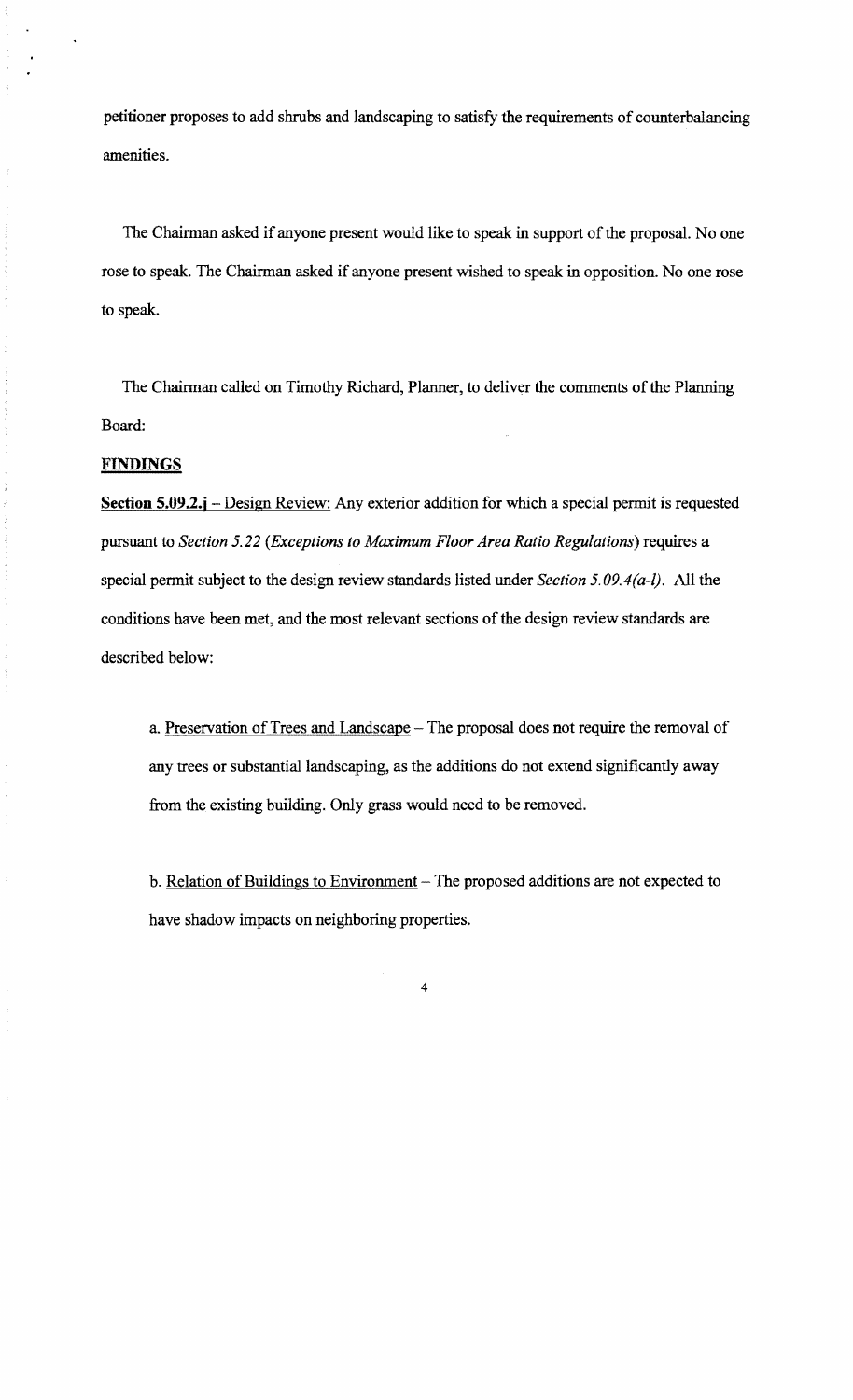c. Relation of Buildings to the Form of the Streetscape and Neighborhood - The proposed additions have been designed to be consistent with the style of the existing dwelling. Additionally, both abutting buildings have decks in their rear yards similar to what is being proposed with this application.

Section 5.22.3.b.1.b - Exceptions to Maximum Floor Area Ratio (FAR) Regulations For Residential Units

| Floor Area              | <b>Allowed</b> | <b>Existing</b> | Proposed | <b>Finding</b>  |
|-------------------------|----------------|-----------------|----------|-----------------|
| <b>Floor Area Ratio</b> | 0.35           | 0.359           | 0.389    |                 |
| (% of allowed)          | 100%           | 103%            | 111%     | Special Permit* |
| Floor Area (s.f.)       | 2,470          | 2,540.23        | 2,748.7  |                 |

\*Under Section *S.22.3.b.l.b,* the Board of Appeals may allow by special permit increases in gross floor area for single-family homes by exterior addition up to 120 percent of the allowed FAR.

# Section 5.43 – Exceptions to Yard and Setback Regulations

Section 5.70 - Rear Yard Setback

| <b>Dimensional Requirements</b> | <b>Required</b> | <b>Existing</b> | Proposed | <b>Relief</b>    |
|---------------------------------|-----------------|-----------------|----------|------------------|
| <b>Rear Yard Setback</b>        | 30'             | 11.1'           | 11.1'    | Special Permit** |
| <b>Deck</b>                     | 15'             | N/A             | 7.5'     | Complies         |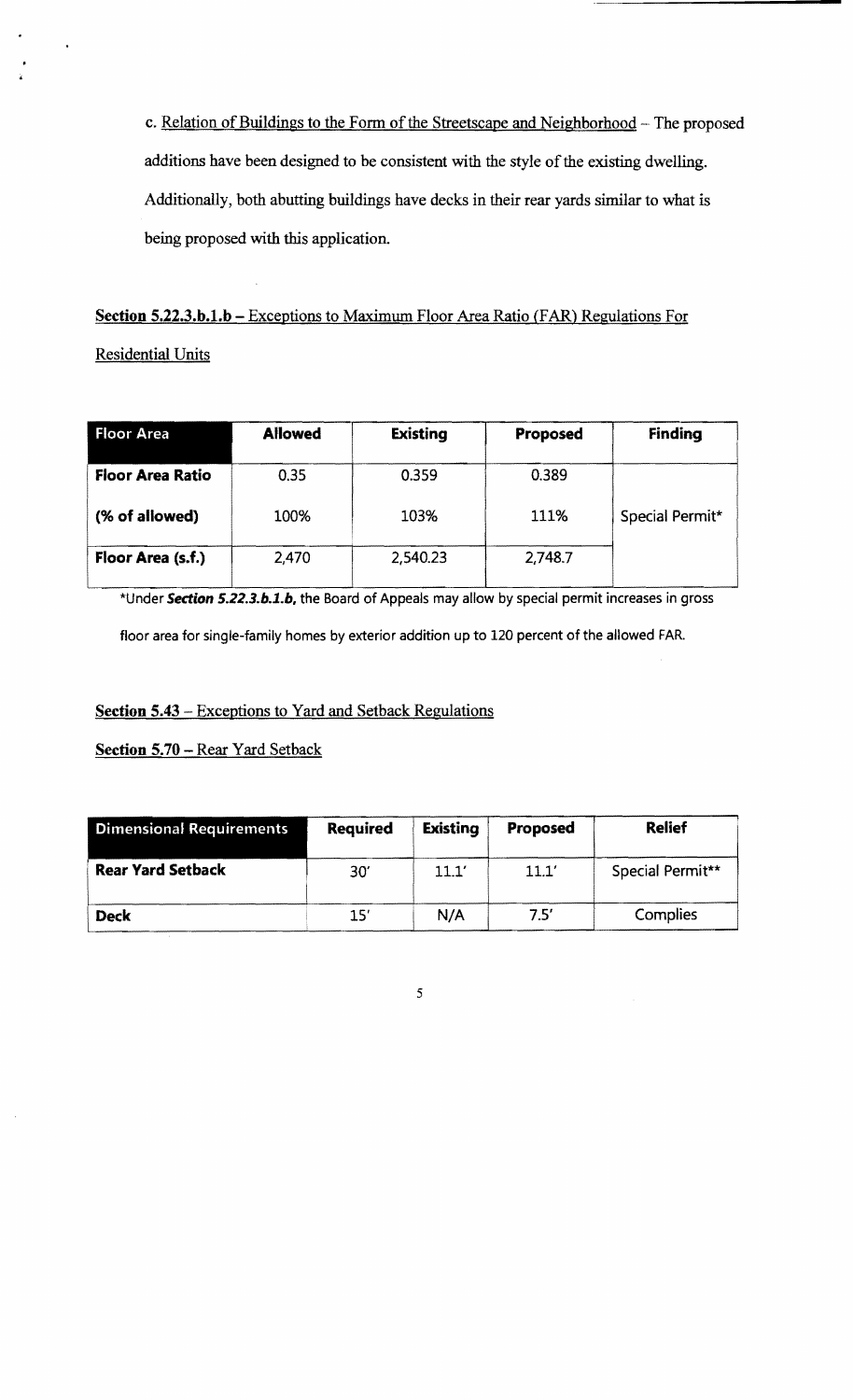\*\* Under Section 5.43, the Board of Appeals may waive yard and setback requirements if a counterbalancing amenity is provided.

#### Section 8.02.2 - Alteration or Extension

A special permit is required to alter a pre-existing non-conforming structure or use.

Mr. Richard said the Planning Board is supportive of the proposed additions and renovations for this single-family dwelling. The additions are modest and will improve the home's livability for the residents. Due to the close proximity of the rear addition to the rear lot line, landscaping or some other counterbalancing amenity should be provided in order to help screen or beautify the area.

# Therefore, the Planning Board recommends approval of the plans by D.L. Grose & Associates, dated *9/4/2012,* subject to the following conditions:

- 1. Prior to the issuance of a building permit, the applicant shall submit final plans and elevations indicating all salient dimensions and materials subject to the review and approval of the Assistant Director of Regulatory Planning.
- 2. Prior to the issuance of a building permit, the applicant shall submit a final landscape plan indicating all counterbalancing amenities subject to the review and approval of the Assistant Director of Regulatory Planning.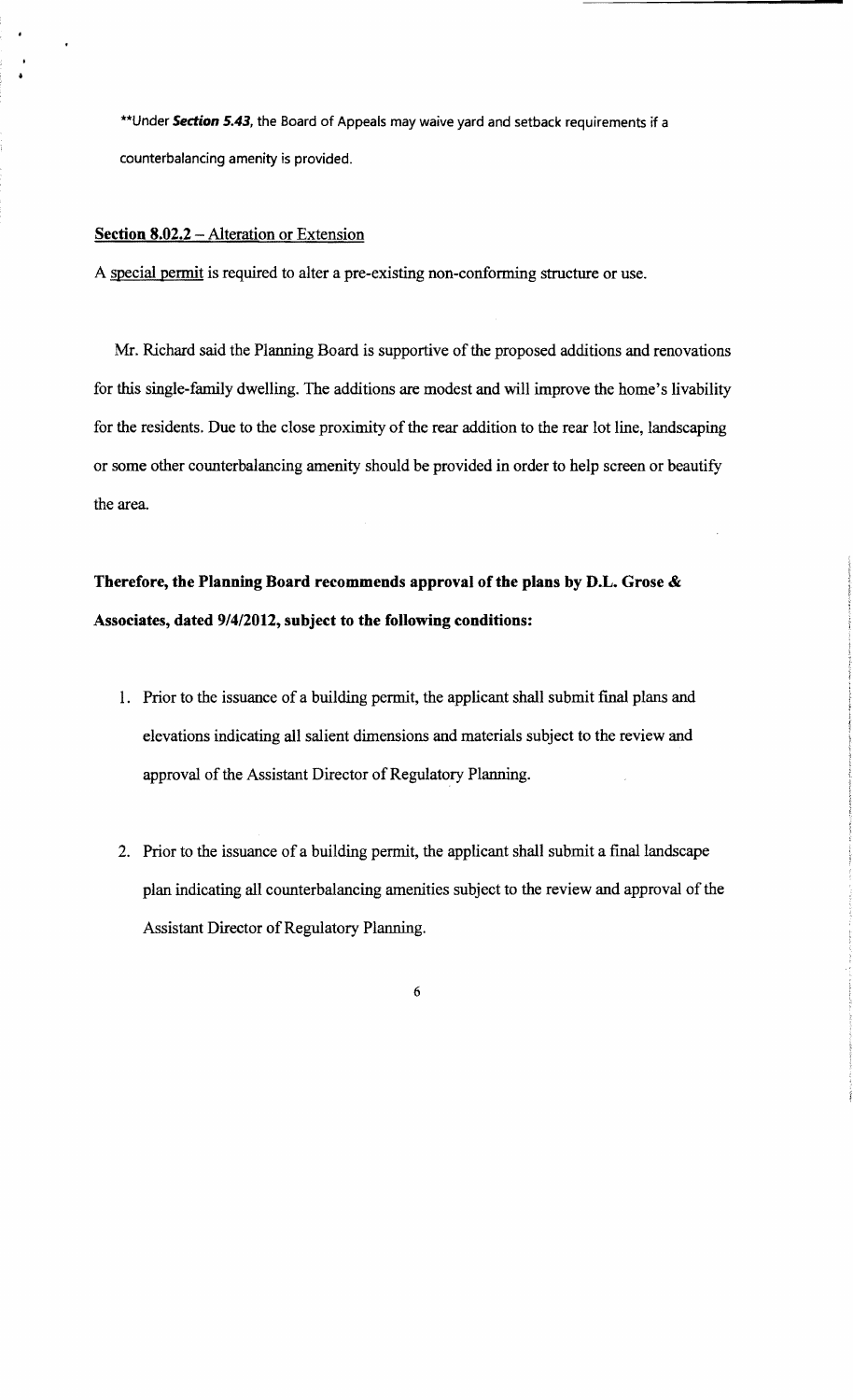3. Prior to the issuance of a building permit, the applicant shall submit to the Building Commissioner for review and approval for conformance to the Board of Appeals decision: 1) a final site plan stamped and signed by a registered engineer or land surveyor; 2) final building elevations stamped and signed by a registered architect; and 3) evidence that the Board of Appeals decision has been recorded at the Registry of Deeds.

The Chairman then called upon Michael Yanovitch, Chief Building Inspector, to deliver the comments of the Building Department. Mr. Yanovitch said the Building Department has no issue with this request for relief and believes the proposal is the type of project for which By-Law section 5.22 was added. Mr Yanovitch said, if the Board finds the proposal worthy of relief he will work with the owner to ensure compliance with the Building Code and any conditions of the granted relief.

The Board, having deliberated on this matter and having considered the foregoing testimony, concludes that it is desirable to grant Special Permits and that the petitioner has satisfied the requirements necessary for relief under Sections 5.09.2.j, 5.22.3.b.1.b, 5.43, 5.70, 8.02.2 and 9.05 of the Zoning By-Law and made specific findings pursuant to Section 9.05 of the Zoning By-Law:

- a. The specific site is an appropriate location for such a use, structure, or condition.
- b. The use as developed will not adversely affect the neighborhood.
- c. There will be no nuisance or serious hazard to vehicles or pedestrians.
- d. Adequate and appropriate facilities will be provided for the proper operation of the proposed use.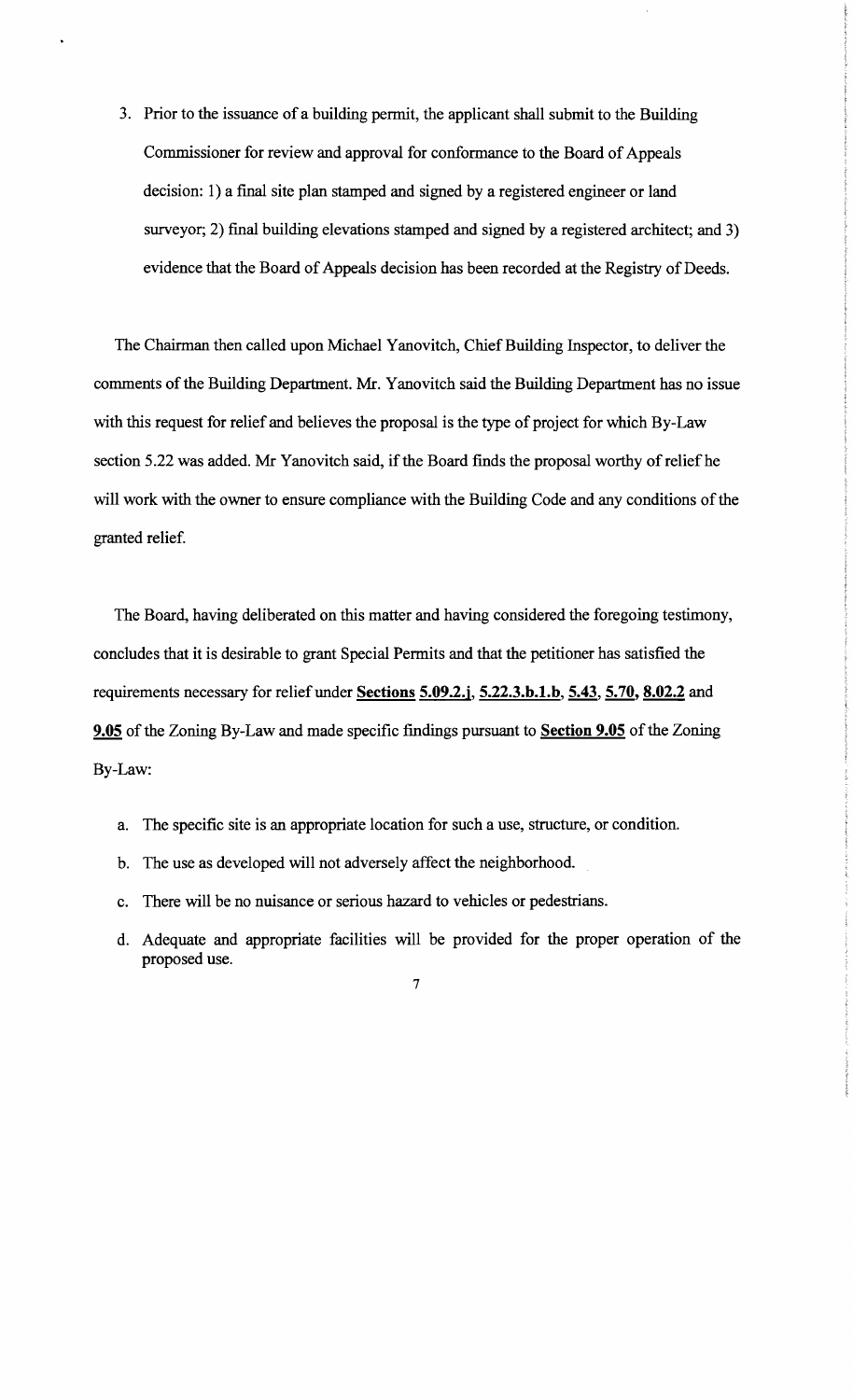Accordingly, the Board voted unanimously to grant the requested relief subject to the following conditions:

- 1. Prior to the issuance of a building permit, the applicant shall submit final plans and elevations indicating all salient dimensions and materials subject to the review and approval of the Assistant Director of Regulatory Planning.
- 2. Prior to the issuance of a building permit, the applicant shall submit a final landscape plan indicating all counterbalancing amenities subject to the review and approval of the Assistant Director of Regulatory Planning.
- 3. Prior to the issuance of a building permit, the applicant shall submit to the Building Commissioner for review and approval for confonnance to the Board of Appeals decision: 1) a final site plan stamped and signed by a registered engineer or land surveyor; 2) final building elevations stamped and signed by a registered architect; and 3) evidence that the Board of Appeals decision has been recorded at the Registry of co Deeds.

8

.-J \_,- ব্  $\eta\bar{\Xi}$  $\geq \frac{1}{20}$  is a line of  $\sim$  $\lim_{\substack{\longleftarrow\\ \square\subset\mathbb{R}}}$   $\lim_{\substack{\longleftarrow\\ \square\subset\mathbb{R}}}$  Decision of  $\Xi \subseteq \Xi$ :  $\Xi$ Boar**i**of Appeals

Enid Starr, Chairman

Filing Date: December 5, 2012